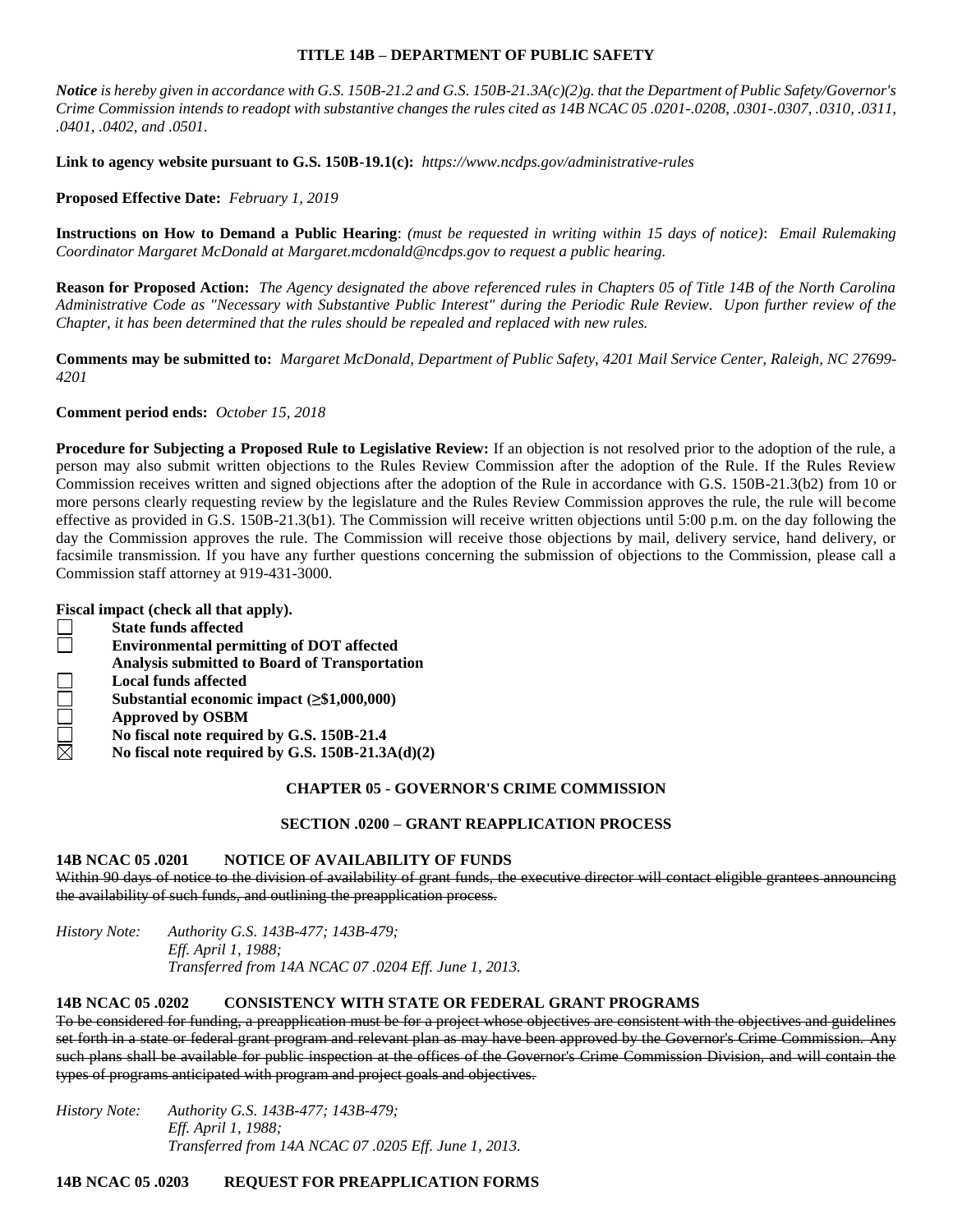Interested applicants should request a "Preapplication Form" from the division.

*History Note: Authority G.S. 143B-477; 143B-479; Eff. April 1, 1988; Transferred from 14A NCAC 07 .0206 Eff. June 1, 2013.*

## **14B NCAC 05 .0204 GRANT PREAPPLICATION FORM**

The preapplication form contains the following elements which must be completely addressed in accordance with the appropriate state or federal grant program guidelines, and/or relevant plan, and preapplication instructions:

- (1) general administrative information,
- (2) problems addressed by proposed project,
- (3) project operation,
- (4) detailed budget narrative and budget summary,
- (5) original signature of authorizing official,
- (6) additional supporting material as may be requested.

*History Note: Authority G.S. 143B-477; 143B-479; Eff. April 1, 1988; Transferred from 14A NCAC 07 .0207 Eff. June 1, 2013.*

## **14B NCAC 05 .0205 PREAPPLICATION SUBMISSION PROCEDURES**

(a) All applicants must submit the original and two copies of the preapplication form. (b) Preapplications must be submitted by hand-delivery, or by certified or registered mail, postage prepaid, return receipt requested. (c) Preapplications must be hand-delivered or postmarked to the Governor's Crime Commission Division on or before February 15 of each year, or on such other date as may be announced in the Notice of Availability of Funds.

*History Note: Authority G.S. 143B-477; 143B-479; Eff. April 1, 1988; Transferred from 14A NCAC 07 .0208 Eff. June 1, 2013.*

### **14B NCAC 05 .0206 INCOMPLETE PREAPPLICATIONS**

If a preapplication is found to be incomplete, the Executive Director of the Division or his designee may:

- (1) reject the preapplication; or
	- (2) contact the applicant to obtain additional information or corrections.

*History Note: Authority G.S. 143B-477; 143B-479; Eff. April 1, 1988;*

*Transferred from 14A NCAC 07 .0209 Eff. June 1, 2013.*

## **14B NCAC 05 .0207 REVIEW OF PREAPPLICATIONS**

(a) Major factors in deciding which preapplicants shall be designated eligible grantees, as determined by the Executive Director of the Governor's Crime Commission Division, are:

- (1) completion of all requirements set forth in these Rules;
- (2) sufficiency of documentation of the problem and project operation;
- (3) detailed budget narrative and budget summary; and
- (4) other factors that may be contained in the relevant plan, if any.

(b) The Executive Director of the Governor's Crime Commission Division or his designee shall score each preapplication using an objective rating scale.

(c) The commission or the relevant committee shall then review the preapplications and a summary of the ratings, and shall recommend to the secretary which preapplicants should be determined to be eligible to submit complete applications for grant awards. The secretary shall then decide which preapplicants will be eligible to submit grant applications.

*History Note: Authority G.S. 143B-477; 143B-479; Eff. April 1, 1988; Transferred from 14A NCAC 07 .0210 Eff. June 1, 2013.*

### **14B NCAC 05 .0208 NOTIFICATION TO PREAPPLICANTS**

The executive director or his designee shall notify the preapplicants, in writing, within 60 days of the date on which preapplications are due, as to whether their preapplications have been approved and they have been designated as eligible grantees, or rejected. However, final approval and funding is contingent upon successful completion of the application process and receipt by the Governor's Crime Commission Division of state or federal grant program funds.

*History Note: Authority G.S. 143B-477; 143B-479; Eff. April 1, 1988; Transferred from 14A NCAC 07 .0211 Eff. June 1, 2013.*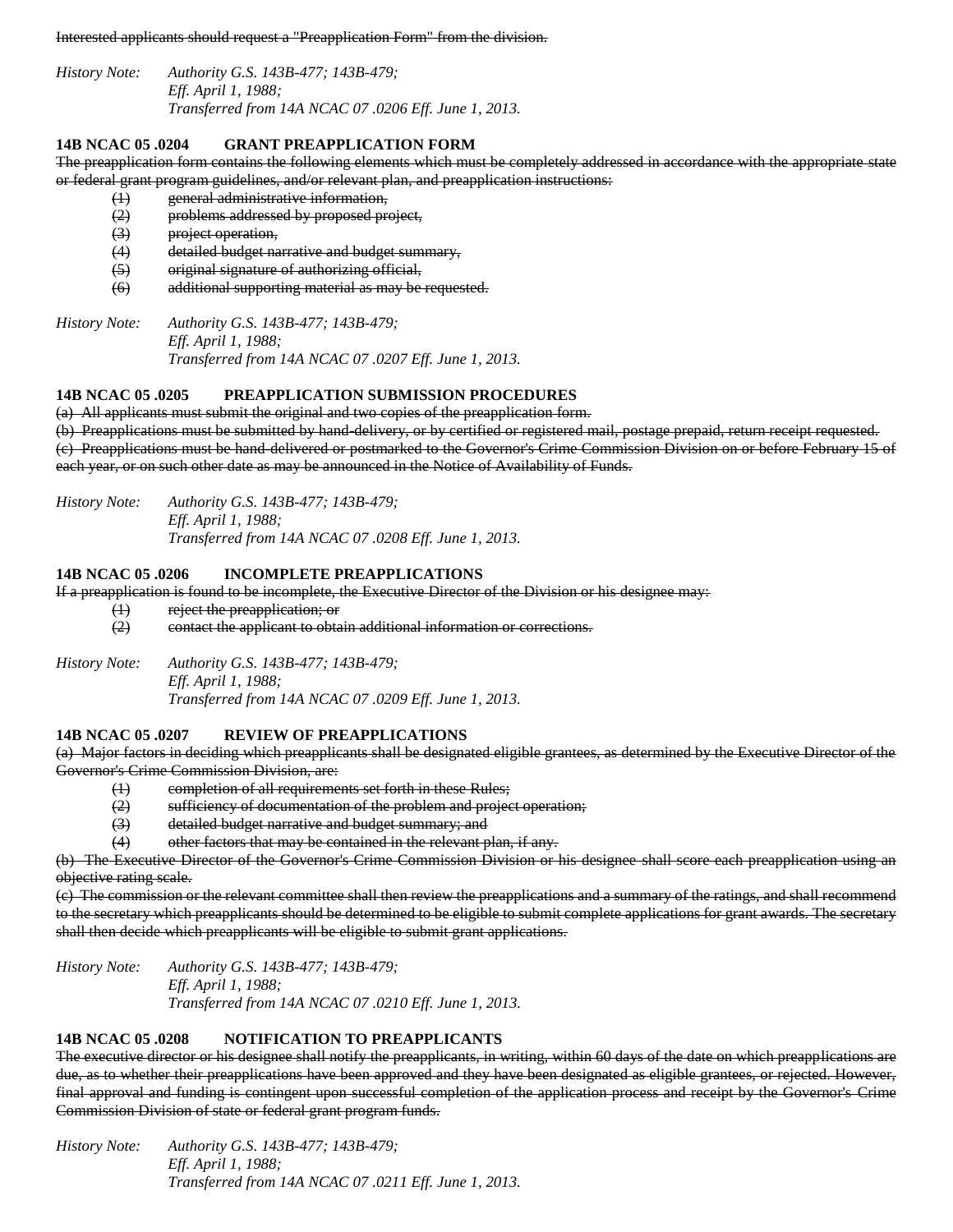## **SECTION .0300 – GRANT APPLICATION AND ADMINISTRATION**

#### **14B NCAC 05 .0301 APPLICATION FORM AND REQUIREMENTS**

Once preapplicants have been notified that their preapplications have been approved and they have been designated as eligible grantees, they must submit an application form. Applicants must use the application form entitled "Governor's Crime Commission Grant Application", which will be provided by the division.

*History Note: Authority G.S. 143B-477; 143B-479; Eff. April 1, 1988; Transferred from 14A NCAC 07 .0308 Eff. June 1, 2013.*

#### **14B NCAC 05 .0302 APPLICATION SUBMISSION PROCEDURES**

(a) All applicants must submit the original application and one copy to the Governor's Crime Commission Division. (b) Non-governmental agencies must provide for a unit of local or state government to serve as the project grantee and submit the proper number of copies as outlined in (a) of this Rule.

(c) Applications must be submitted by hand-delivery, or by certified or registered mail, postage prepaid, return receipt requested.

*History Note: Authority G.S. 143B-477; 143B-479; Eff. April 1, 1988; Transferred from 14A NCAC 07 .0309 Eff. June 1, 2013.*

#### **14B NCAC 05 .0303 APPLICATION DUE DATE**

(a) Applications must be hand-delivered or postmarked to the Governor's Crime Commission Division on or before April 15 of each year, or on or before such other date as may be announced in the Notice of Availability of Funds.

(b) Upon written request of and approval by the executive director or his designee, the deadline for submitting an application may be extended for up to 60 days after the announced deadline date. If the application is not received within the approved extension period, the preapplicant forfeits eligible grantee status and loses funding for the program identified in the preapplication.

*History Note: Authority G.S. 143B-477; 143B-479; Eff. April 1, 1988; Transferred from 14A NCAC 07 .0310 Eff. June 1, 2013.*

#### **14B NCAC 05 .0304 GRANT APPLICATION PROCESS**

(a) Grant applications requesting a total of less than two thousand dollars (\$2,000) in federal funds will not be accepted, unless otherwise specified in the Notice of Availability of Funds.

(b) Applications are reviewed by the executive director or his designee. Applications must adhere to the guidelines for the appropriate state or federal grant program and include the following elements, as described in the application instructions:

- (1) general administrative information;
- (2) problems addressed by proposed project;
- (3) a goal statement, measurable objectives of the project and project activities;
- (4) project operation;
- (5) monitoring and evaluation criteria for the project;
- (6) detailed budget description including a budget narrative, budget summary, and matching funds information;
- $(7)$  a list of grant conditions which must be agreed to by an authorizing official of the applicant;
- (8) a certification of non-supplanting;
- (9) a plan for assumption of project costs on a continuing basis by the applicant;
- (10) a statement of consent authorizing certain services or outlays made by other agencies to be charged against funds which could be used by local units of government if appropriate, (and if applicable);
- (11) a certification of filing of an equal employment opportunity program;
- (12) a certification that the grantee will comply with all drug-free workplace requirements set forth in the federal Anti-Drug Abuse Act of 1988;
- (13) a certification that neither the grantee nor its officers or consultants are presently debarred, proposed for debarment, suspended, declared ineligible, or voluntarily excluded from receiving federal funds. (If this certification cannot be provided, the applicant will not necessarily be denied participation in this program. The applicant must submit an explanation of why it cannot provide the certification. The certification or explanation will be considered in connection with the determination by the Division and Crime Commission as to whether to approve the application. However, if neither the certification nor an explanation is provided, then the application will be rejected.)
- (14) a certification of filing of an environmental evaluation (if applicable);
- (15) a certification of submission of application to the state budget officer (state agencies only);
- (16) memorandum of agreement or contract with local governmental unit (private, non-profit programs only);
- (17) original signatures of authorizing official, implementing project director, and applicant's chief financial officer; and
- (18) agreement to submit annual audit of program.

(c) Applications for first year funds of an approved two year project should be made according to the procedures set out in .0311(b) of these Rules for one year grants, except the measurable objectives and activities sections, the project operation section, and the monitoring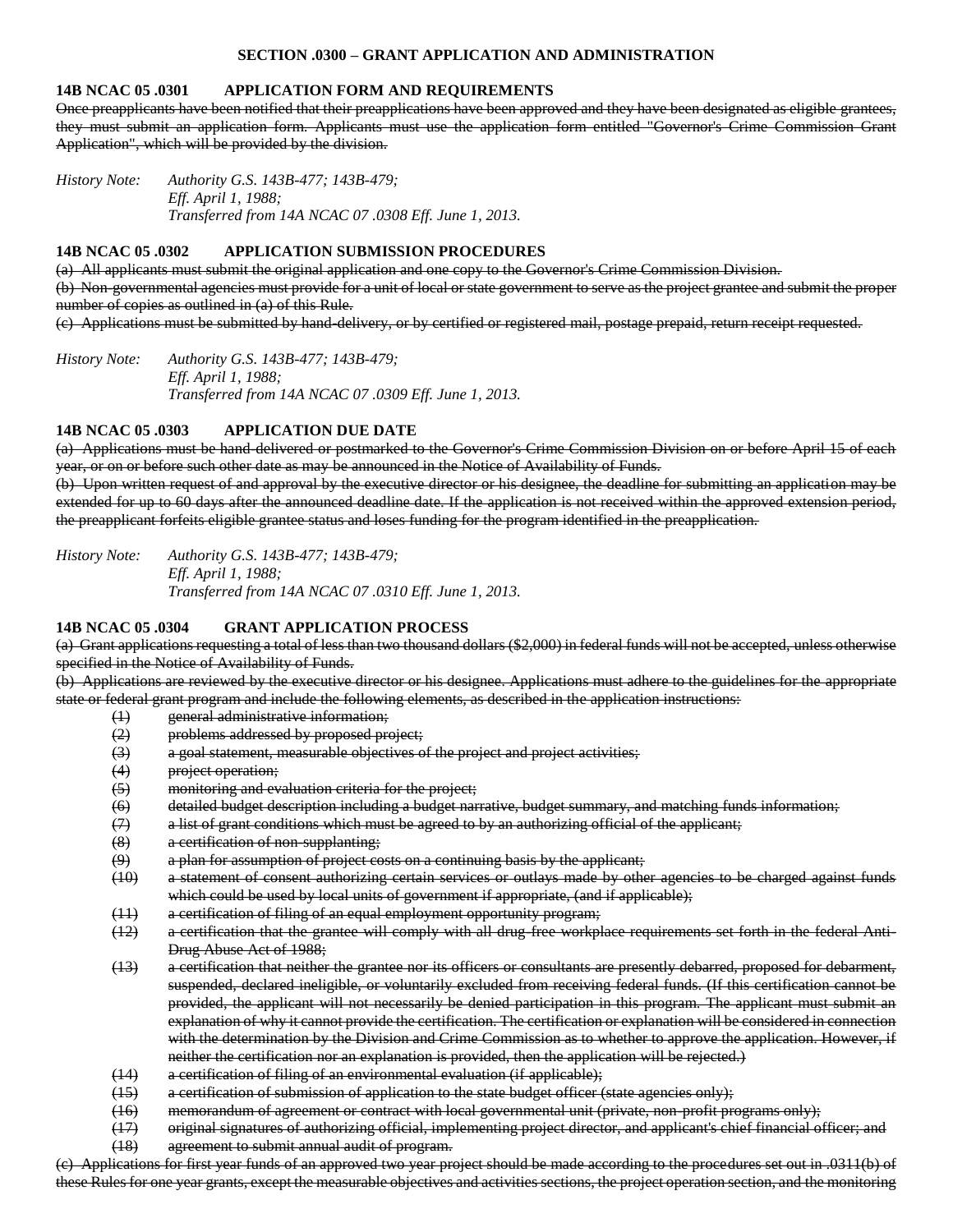and evaluation section must be written to cover the entire approved grant period. These objectives and activities and operations sections will then serve to guide the projects throughout the duration of their grant periods. Applicants must also submit two one-year budgets. (d) If an application is found to be incomplete, the executive director or his designee will send written notice to the applicant specifically noting the deficiencies. Such notice will indicate the date the grant application was received and the date it was returned. When any applicant has been requested to correct a deficiency in any application, but has failed to do so within 30 days of such notification, that applicant's eligibility will be forfeited, and those funds will be reallocated. However, forfeiture will not occur if the applicant makes a written request for extension (of not more than 45 days), and the request is approved by the executive director.

*History Note: Authority G.S. 143B-477; 143B-479; Eff. April 1, 1988; Amended Eff. July 1, 1989; Transferred from 14A NCAC 07 .0311 Eff. June 1, 2013.*

### **14B NCAC 05 .0305 GRANT PERIOD**

Projects will be assigned a grant period of up to two years, and, whenever possible, the grant's ending date shall coincide with the close of the grantee's fiscal year.

*History Note: Authority G.S. 143B-477; 143B-479; Eff. April 1, 1988; Transferred from 14A NCAC 07 .0312 Eff. June 1, 2013.*

### **14B NCAC 05 .0306 TIME LIMITATION ON FEDERAL FUNDING**

Grantees may receive up to two years of funding on a project, at such ratios of federal funds to matching state or local funds as may be specified by each particular federal grant program or relevant guidelines. Projects may be considered for one or more additional grant periods consistent with federal regulations and subject to availability of funds.

*History Note: Authority G.S. 143B-477; 143B-479; Eff. April 1, 1988; Amended Eff. April 1, 1999; May 10, 1998; Transferred from 14A NCAC 07 .0313 Eff. June 1, 2013.*

## **14B NCAC 05 .0307 GRANT AWARD CONTRACTS**

Grant award contracts, bearing the original signatures of the grantee's authorizing official and the executive director, must be returned by the grantee to the Governor's Crime Commission Division within 30 days of mailing. No alterations of any kind may be made on this contract.

*History Note: Authority G.S. 143B-477; 143B-479; Eff. April 1, 1988; Transferred from 14A NCAC 07 .0314 Eff. June 1, 2013.*

## **14B NCAC 05 .0310 CONTINUATION FUNDS**

(a) In order to apply for second year continuation funds, grantees must submit a Cumulative Progress Report, and either a full Grant Application or a Subgrant Adjustment Request.

(b) The executive director or his designee will review the request for continuation funds based on the grantee's documentation of satisfactory grant performance. The applicant will be notified in writing of approval or rejection of the request for continuation funds.

*History Note: Authority G.S. 143B-477; 143B-479; Eff. April 1, 1988; Transferred from 14A NCAC 07 .0317 Eff. June 1, 2013.*

#### **14B NCAC 05 .0311 ADJUSTMENTS TO GRANTS**

Requests for adjustments (regarding budget, program, and personnel, for example) to approved applications may be made at any time up to 90 days before the project's scheduled termination date by using the Subgrant Adjustment Form and providing sufficient explanation for the proposed amendments.

*History Note: Authority G.S. 143B-477; 143B-479; Eff. April 1, 1988; Transferred from 14A NCAC 07 .0318 Eff. June 1, 2013.*

#### **SECTION .0400 - PENALTIES**

#### **14B NCAC 05 .0401 GRANT TERMINATION OR SUSPENSION**

(a) A grant may be terminated or fund payments suspended by the executive director, where he or she finds a failure to comply with the terms and conditions of the:

(1) grant award contract;